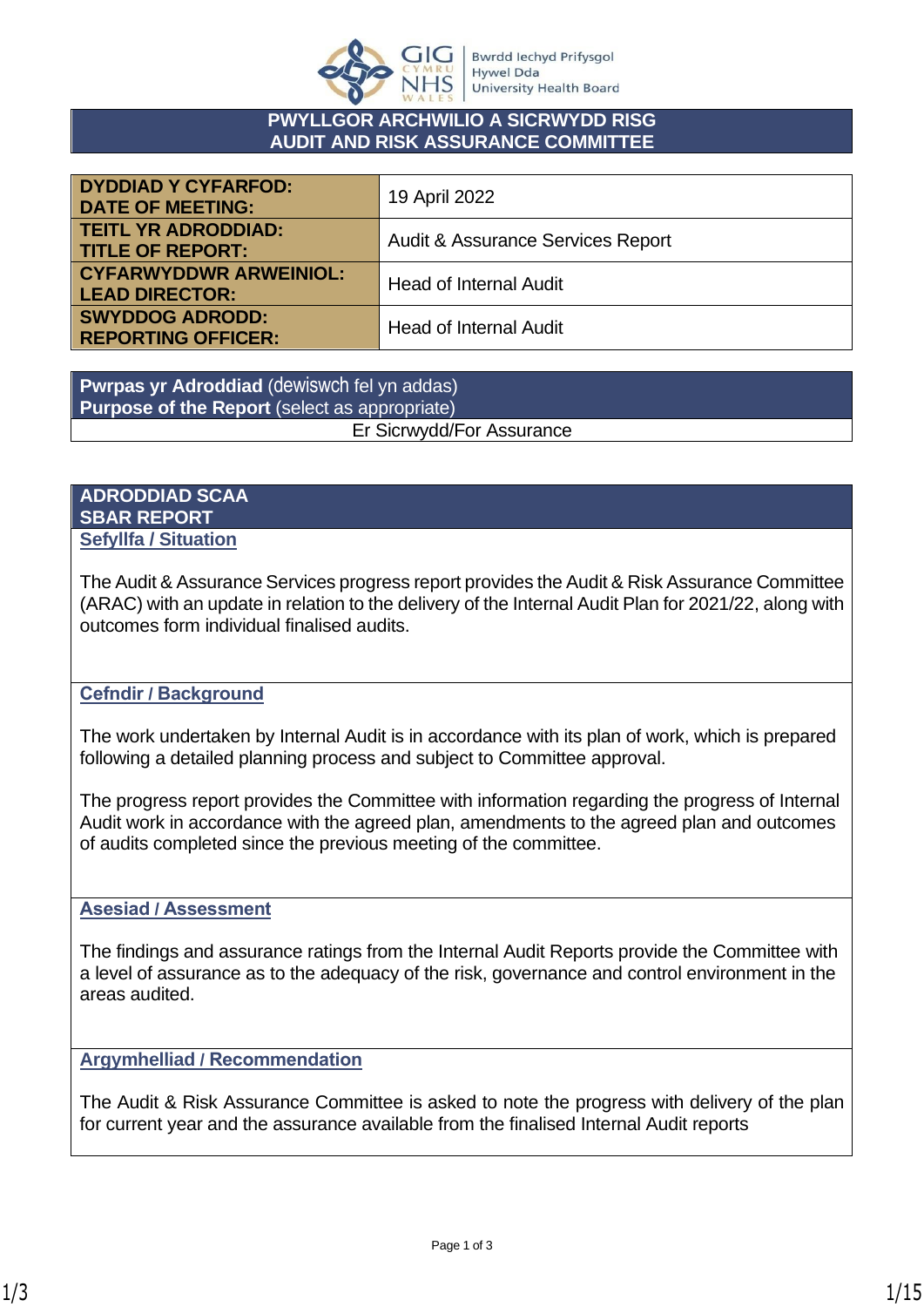| Amcanion: (rhaid cwblhau)                                                                                                                         |                                                                                                                                                                                                                                                                                                                                                                                                                                                                                                                                                                                                                                                                                                                                                                                                                                                                                                                                                                                                                                                                                                                                                                                |
|---------------------------------------------------------------------------------------------------------------------------------------------------|--------------------------------------------------------------------------------------------------------------------------------------------------------------------------------------------------------------------------------------------------------------------------------------------------------------------------------------------------------------------------------------------------------------------------------------------------------------------------------------------------------------------------------------------------------------------------------------------------------------------------------------------------------------------------------------------------------------------------------------------------------------------------------------------------------------------------------------------------------------------------------------------------------------------------------------------------------------------------------------------------------------------------------------------------------------------------------------------------------------------------------------------------------------------------------|
| <b>Objectives: (must be completed)</b>                                                                                                            |                                                                                                                                                                                                                                                                                                                                                                                                                                                                                                                                                                                                                                                                                                                                                                                                                                                                                                                                                                                                                                                                                                                                                                                |
| <b>Committee ToR Reference</b><br>Cyfeirnod Cylch Gorchwyl y Pwyllgor                                                                             | 3.17 The Committee shall ensure that there is an<br>effective internal audit and capital/PFI function established<br>by management that meets mandatory Internal Audit<br>Standards for NHS Wales and provides appropriate<br>independent assurance to the Committee, Chief Executive<br>and Board.<br>3.18 This will be achieved by:<br>3.18.1 review and approval of the Internal Audit Strategy,<br>Charter, operational plan and more detailed programme of<br>work, ensuring that this is consistent with the audit needs<br>of the organisation;<br>3.18.2 review of the adequacy of executive and<br>management responses to issues identified by audit,<br>inspection and other assurance activity, in accordance with<br>the Charter:<br>3.18.3 Regular consideration of the major findings of<br>internal audit work (and management's response), and<br>ensure co-ordination between the Internal and External<br>Auditors to optimise audit resources;<br>3.18.4 ensuring that the Internal Audit function is<br>adequately resourced and has appropriate standing within<br>the organisation; and<br>3.18.5 annual review of the effectiveness of internal audit. |
| Cyfeirnod Cofrestr Risg Datix a Sgôr<br>Cyfredol:<br>Datix Risk Register Reference and<br>Score:                                                  | Not applicable                                                                                                                                                                                                                                                                                                                                                                                                                                                                                                                                                                                                                                                                                                                                                                                                                                                                                                                                                                                                                                                                                                                                                                 |
| Safon(au) Gofal ac lechyd:<br>Health and Care Standard(s):                                                                                        | All Health & Care Standards Apply                                                                                                                                                                                                                                                                                                                                                                                                                                                                                                                                                                                                                                                                                                                                                                                                                                                                                                                                                                                                                                                                                                                                              |
| <b>Amcanion Strategol y BIP:</b><br><b>UHB Strategic Objectives:</b>                                                                              | All Strategic Objectives are applicable                                                                                                                                                                                                                                                                                                                                                                                                                                                                                                                                                                                                                                                                                                                                                                                                                                                                                                                                                                                                                                                                                                                                        |
| <b>Amcanion Llesiant BIP:</b><br><b>UHB Well-being Objectives:</b><br><b>Hyperlink to HDdUHB Well-being</b><br>Objectives Annual Report 2018-2019 | Not Applicable                                                                                                                                                                                                                                                                                                                                                                                                                                                                                                                                                                                                                                                                                                                                                                                                                                                                                                                                                                                                                                                                                                                                                                 |

| <b>Gwybodaeth Ychwanegol:</b><br><b>Further Information:</b> |                                                       |
|--------------------------------------------------------------|-------------------------------------------------------|
| Ar sail tystiolaeth:                                         | Internal Audit plan. Evidence gathered as part of the |
| Evidence Base:                                               | delivery of audit assignments.                        |
|                                                              |                                                       |
| <b>Rhestr Termau:</b>                                        | Contained within the body of the report.              |
| <b>Glossary of Terms:</b>                                    |                                                       |
| Partion / Pwyllgorau â ymgynhorwyd                           | Executive Directors and Senior managers relevant to   |
| ymlaen llaw y Pwyllgor Archwilio a                           | the individual audits.                                |
| Sicrwydd Risg:                                               | Board Secretary.                                      |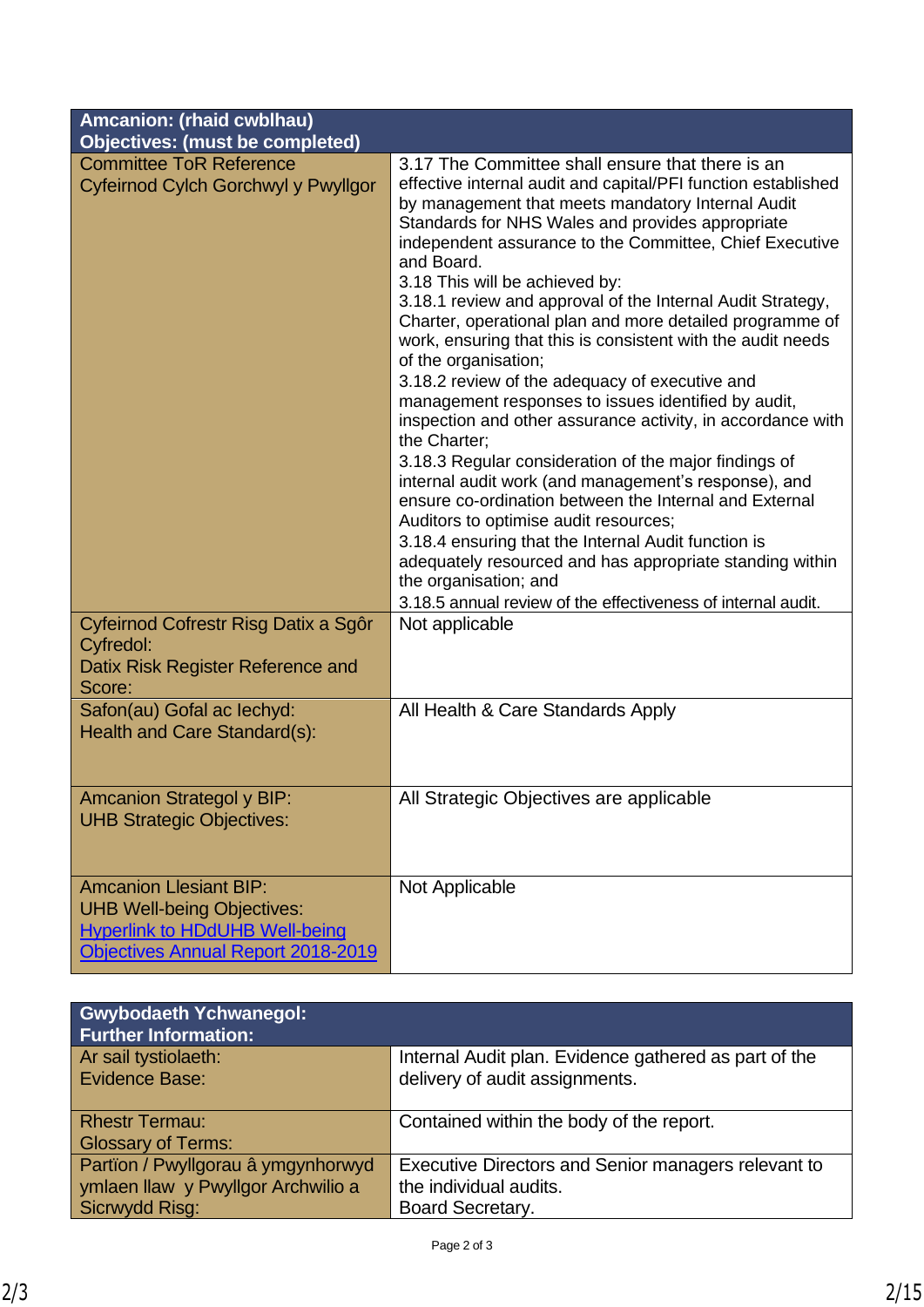| Parties / Committees consulted prior | <b>ARAC Chair.</b> |
|--------------------------------------|--------------------|
| to Audit and Risk Assurance          |                    |
| Committee:                           |                    |

| <b>Effaith: (rhaid cwblhau)</b><br>Impact: (must be completed) |                |
|----------------------------------------------------------------|----------------|
| Ariannol / Gwerth am Arian:<br><b>Financial / Service:</b>     | Not applicable |
| Ansawdd / Gofal Claf:<br><b>Quality / Patient Care:</b>        | Not applicable |
| Gweithlu:<br><b>Workforce:</b>                                 | Not applicable |
| Risg:<br>Risk:                                                 | Not applicable |
| Cyfreithiol:<br>Legal:                                         | Not applicable |
| Enw Da:<br><b>Reputational:</b>                                | Not applicable |
| Gyfrinachedd:<br>Privacy:                                      | Not applicable |
| Cydraddoldeb:<br>Equality:                                     | Not applicable |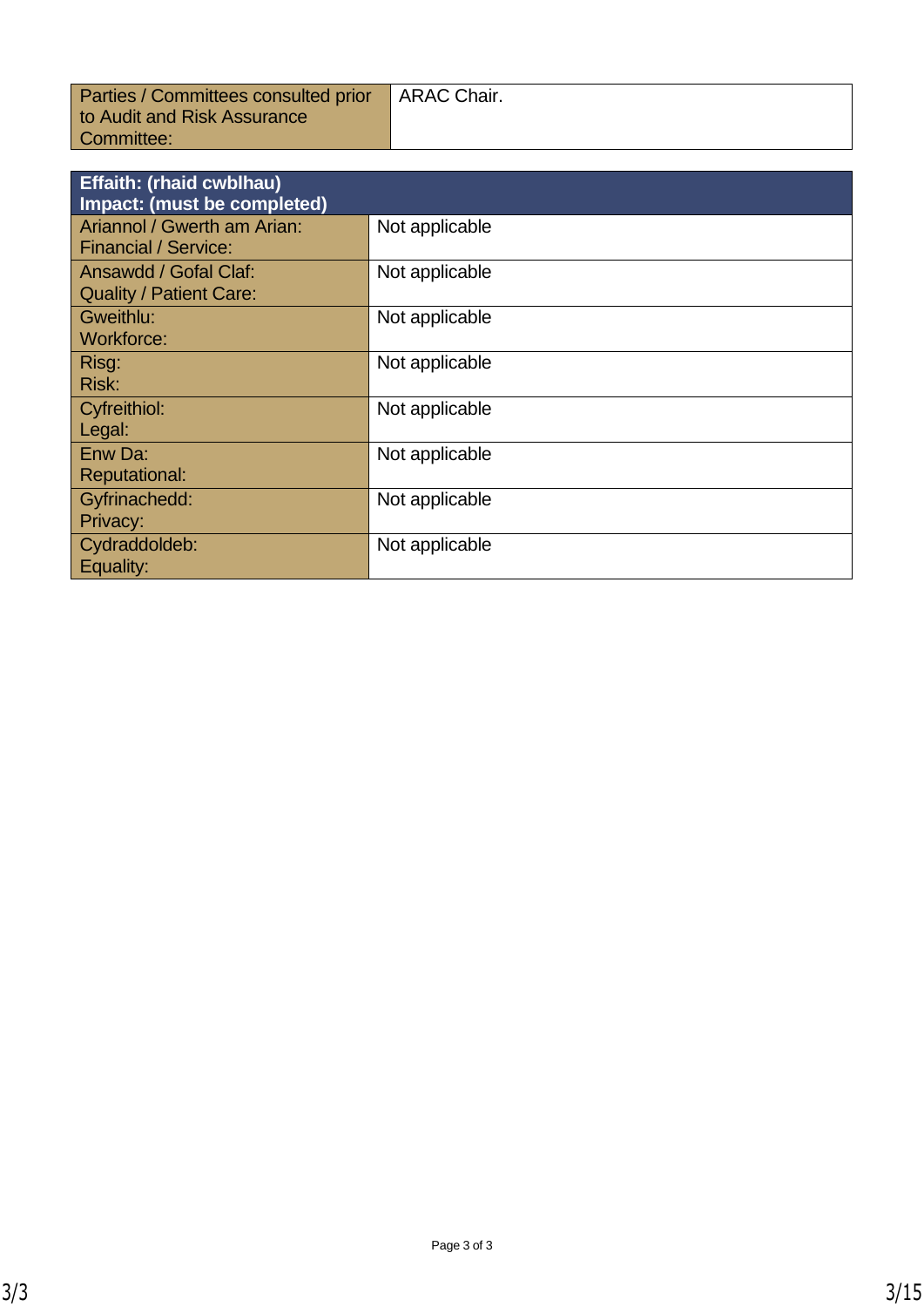# **Hywel Dda University Health Board**

# **Audit & Risk Assurance Committee**

# **April 2022**

# **Audit & Assurance Services Internal Audit Progress Report**





**Bwrdd lechyd Prifysgol Hywel Dda University Health Board** 

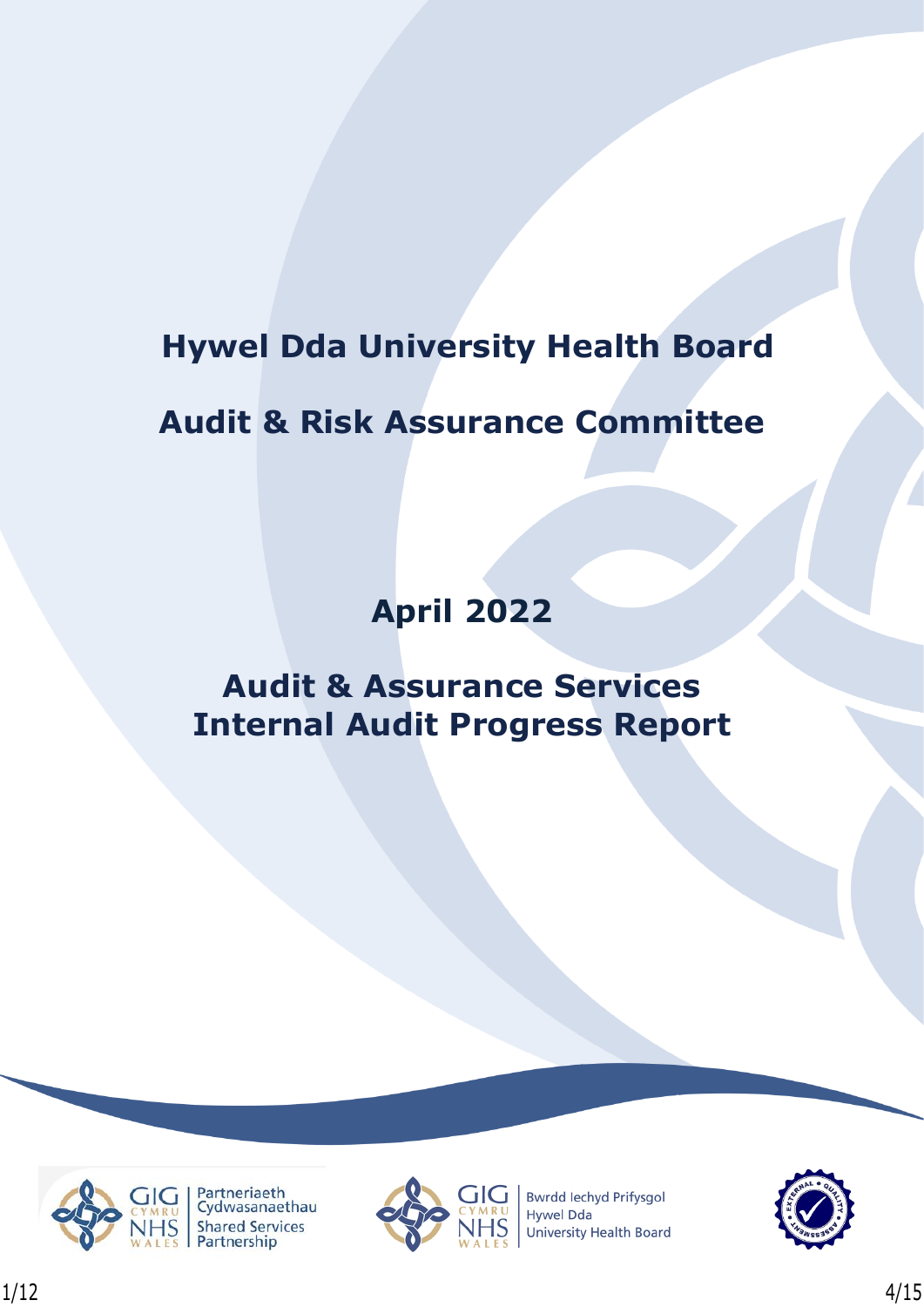## **CONTENTS**

- **1.** Introduction
- **2.** Outcomes from Finalised Audits
- **3.** Internal Audit plan 2021-22 Delivery and Planning Update

**Appendix A** - Assignment Status Schedule **Appendix B** – Key Performance Indicators



Audit and Assurance Services conform with all Public Sector Internal Audit Standards as validated through the external quality assessment undertaken by the Institute of Internal Auditors

Please note

This report has been prepared for internal use only. Audit & Assurance Services reports are prepared, in accordance with the Service Strategy and Terms of Reference, approved by the Audit & Risk Assurance Committee.

Audit reports are prepared by the staff of the NHS Wales Shared Services Partnership – Audit and Assurance Services, and addressed to Independent Members or officers including those designated as Accountable Officer. They are prepared for the sole use of the Hywel Dda University Health Board and no responsibility is taken by the Audit and Assurance Services Internal Auditors to any director or officer in their individual capacity, or to any third party.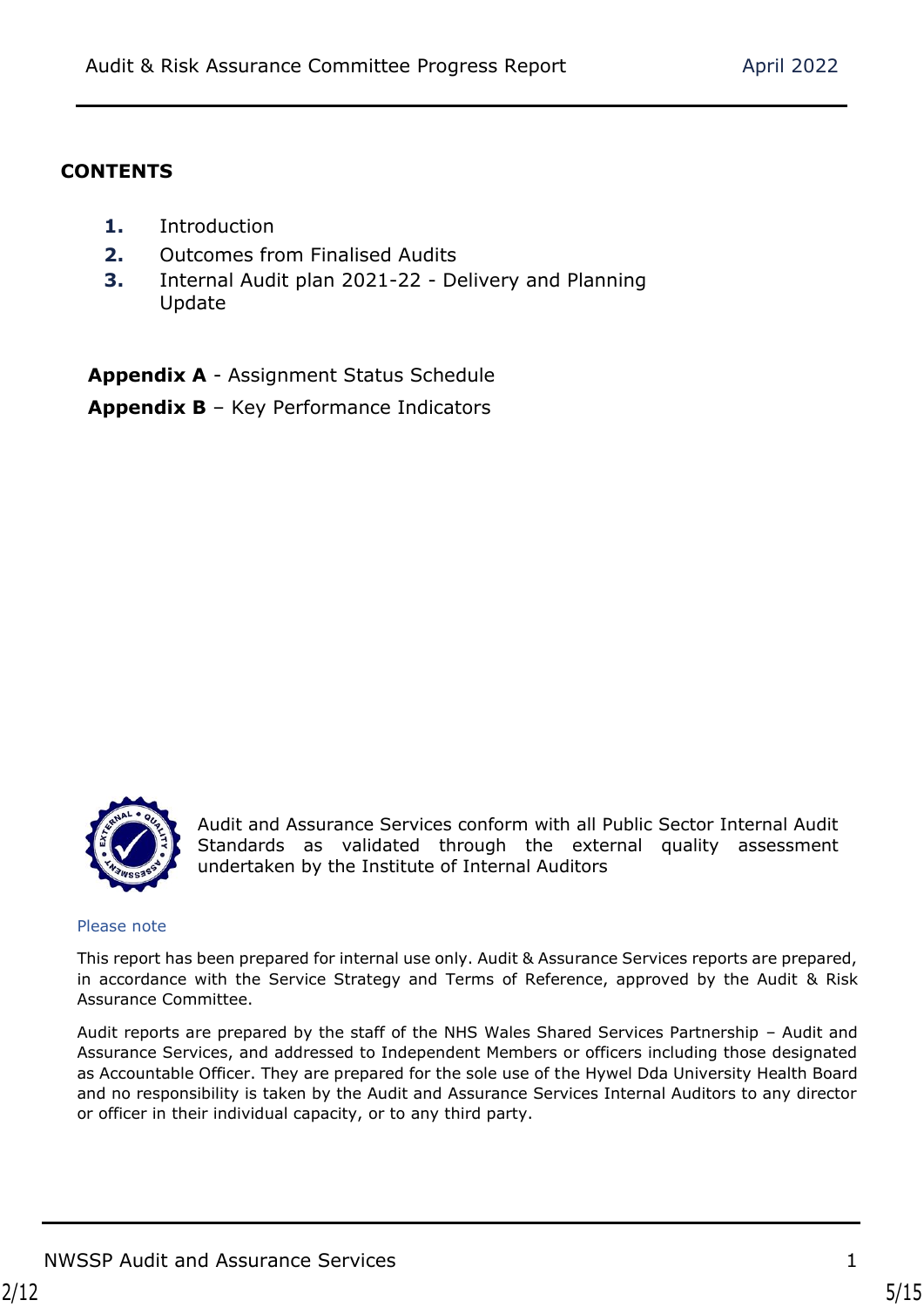# **1. Introduction and Background**

- **1.1** This progress report provides the Audit & Risk Assurance Committee (ARAC) with the current position in relation to the delivery of the 2021/22 Internal Audit Plan
- **1.2** The report also includes details of the progress the delivery of individual audits, outcomes from finalised audits along any updates required to the plan.

# **2. Outcomes from Finalised Audits**

**2.1** Seven Internal Audit Reports have been finalised since the previous meeting of the Committee and are highlighted in the table below along with the allocated assurance ratings, where applicable. The full versions of these reports are included on the agenda as separate items.

| <b>ASSIGNMENT</b>                          | <b>ASSURANCE</b><br><b>RATING</b> |  |
|--------------------------------------------|-----------------------------------|--|
| Non-Clinical Temporary Staffing            | Limited                           |  |
| TriTech                                    | Limited                           |  |
| <b>Primary Care Clusters</b>               | Reasonable                        |  |
| <b>IM&amp;T- NIS Directives</b>            | Substantial                       |  |
| <b>Workforce Planning</b>                  | Substantial                       |  |
| Performance Monitoring & Reporting         | Substantial                       |  |
| Organisational Values & Staff<br>Wellbeing | Substantial                       |  |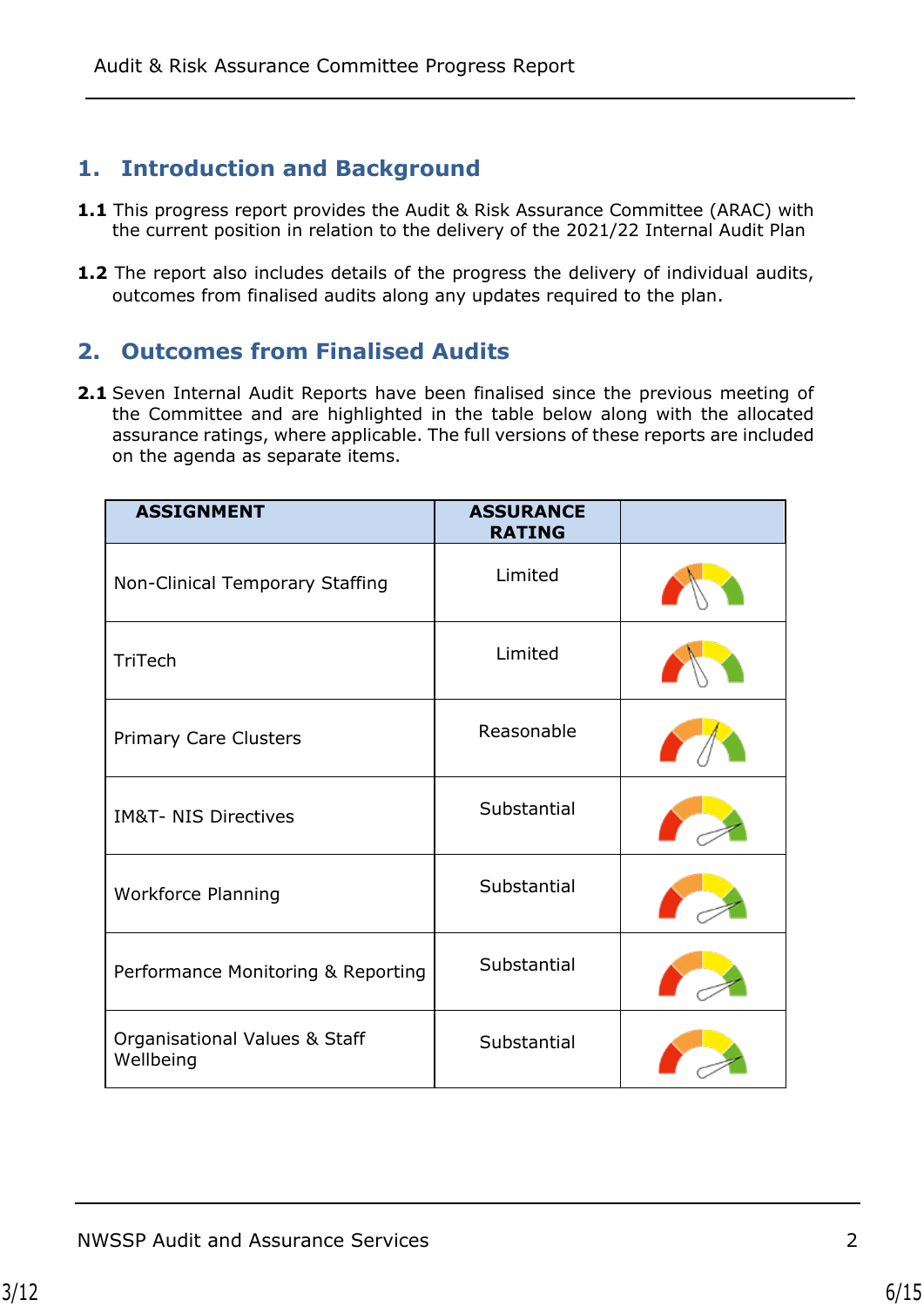## **3. Internal Audit Plan 2021/22 - Planning and Delivery Update**

- **3.1** The delivery of the Internal Audit Plan for 2021/22 has been progressing well in recent weeks and in addition to the finalised audits, all remaining audits for the current year are in progress. The assignment status schedule at Appendix A sets out a summary current progress.
- **3.2** The current position of the audits that have not made the deadline summarised in the table below.

| <b>Audit delayed</b>  | <b>ARAC</b> | Planned   Current   Rating<br>position |       | Reason                                  | <b>Revised</b><br><b>ARAC</b> |
|-----------------------|-------------|----------------------------------------|-------|-----------------------------------------|-------------------------------|
| Nurse Staffing<br>Act | April       | fieldwork                              | $- -$ | Fieldwork taken longer<br>than planned. |                               |

- **3.3** Since the previous meeting of ARAC, the regular programme of meetings with the Board Secretary have continued, as well as a meeting with the Committee chair. Meetings have also taken place with Executive Directors and senior managers in relation to audits currently being delivered and planned. Regular meetings continue to take place with Audit Wales.
- **3.4** The Audit & Assurance team having continued to work with the Governance and Risk team to ensure a coordinate approach to recommendation follow up, attending meetings jointly and supporting the process by requesting evidence in order to provide a view as to where specific recommendations on the tracker can be closed.
- **3.5** Key Performance Indicators for 21/22 are highlighted in Appendix B.
- **3.6** The Internal Audit Plan for 22/23, is on the agenda for ARAC Approval.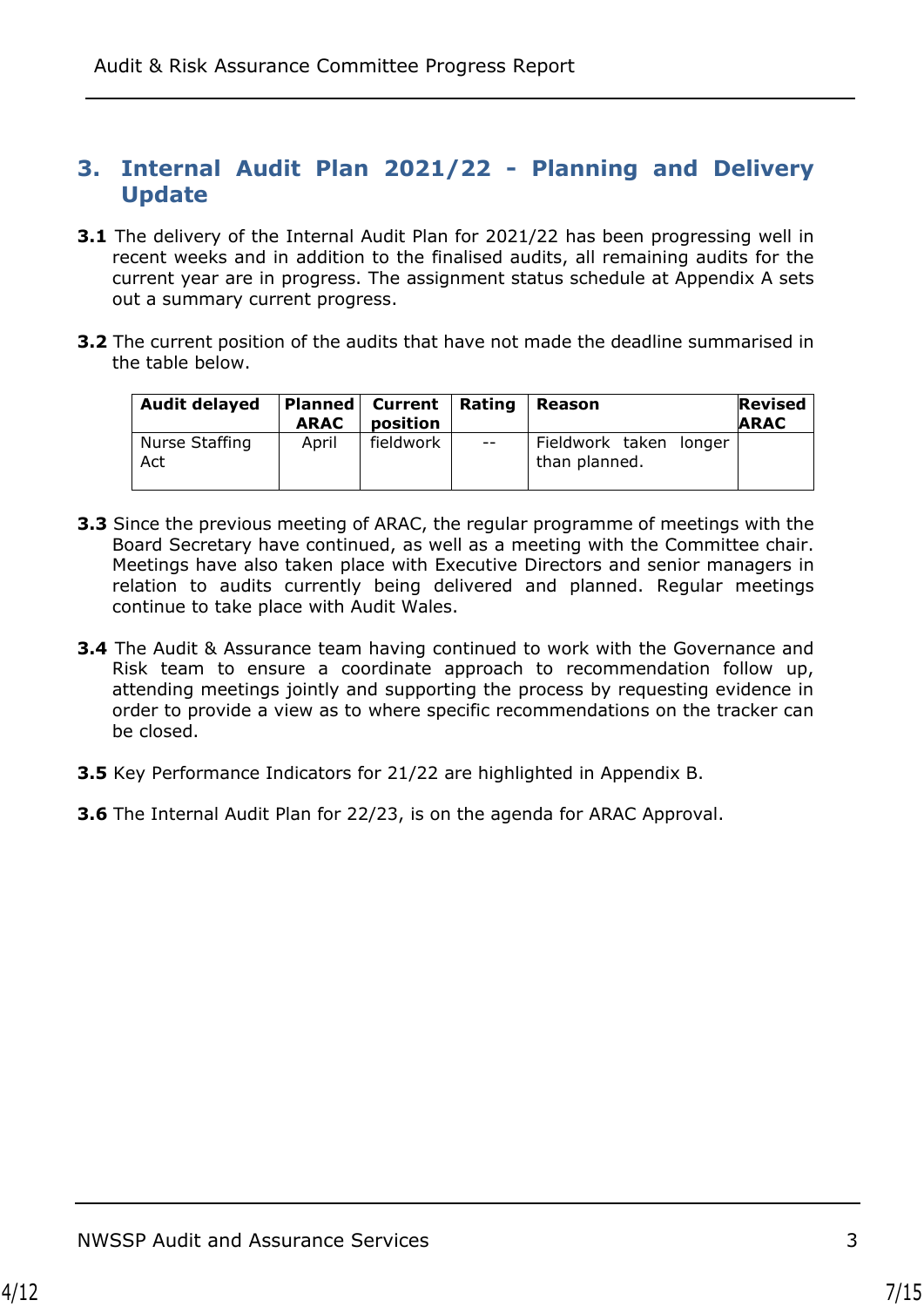# **Appendix A – HDUHB Internal Audit Plan 2021/22 – Assignment Status Schedule**

| <b>Planned audit output</b>                           | <b>Audit</b><br><b>Type</b> | <b>Outline</b><br>timing | <b>Current</b><br>progress | <b>Executive Lead</b>                                          | <b>Planned</b><br><b>ARAC</b>    | <b>Assurance</b>   | H                        | M                        |                          |
|-------------------------------------------------------|-----------------------------|--------------------------|----------------------------|----------------------------------------------------------------|----------------------------------|--------------------|--------------------------|--------------------------|--------------------------|
| Risk Management & Board<br><b>Assurance Framework</b> | 3                           | Q4                       | wip                        | <b>Board Secretary</b>                                         | May                              |                    |                          |                          |                          |
| Corporate Governance (Annual<br>Governance Statement) | 3                           | Q4                       | Planning                   | <b>Board Secretary</b>                                         | Included<br>in annual<br>report. |                    |                          |                          |                          |
| Quality & Safety Governance<br><b>Framework</b>       | $\overline{3}$              | Q <sub>3/4</sub>         | <b>Defer</b>               | Director of Nursing,<br>Quality & Patient<br><b>Experience</b> |                                  |                    |                          |                          |                          |
| Financial Planning, Reporting<br>and Monitoring.      | 3                           | Q <sub>2</sub> /3        | <b>FINAL</b>               | Director of Finance                                            | <b>Dec</b>                       | Reasonable         |                          | 3                        |                          |
| <b>Performance Reporting and</b><br><b>Monitoring</b> | $\overline{2}$              | Q <sub>3</sub>           | <b>FINAL</b>               | <b>Director of Finance</b>                                     | Apr                              | <b>Substantial</b> |                          |                          |                          |
| Annual Recovery Plan / Planning<br>Objectives         | 3                           | Q2/3                     | <b>FINAL</b>               | Director of Strategic &<br><b>Operational Planning</b>         | Oct                              | Reasonable         |                          | $\overline{2}$           | $\mathbf{1}$             |
| Field Hospital Decommissioning                        | 3                           | Q1                       | <b>FINAL</b>               | Director of Operations                                         | Aug                              | n/a                | $\overline{\phantom{a}}$ | $\overline{\phantom{a}}$ | $\overline{\phantom{a}}$ |
| Waiting List Risk Management                          | 2                           | Q <sub>2</sub>           | <b>FINAL</b>               | Director of Operations                                         | Oct                              | Reasonable         |                          | $\mathbf{1}$             |                          |
| <b>Restart of Elective</b><br>Work / Planned Recovery | $\overline{3}$              | $\Theta$ <sup>2</sup>    | <b>Deferred</b>            | <b>Director of Operations</b>                                  |                                  |                    |                          |                          |                          |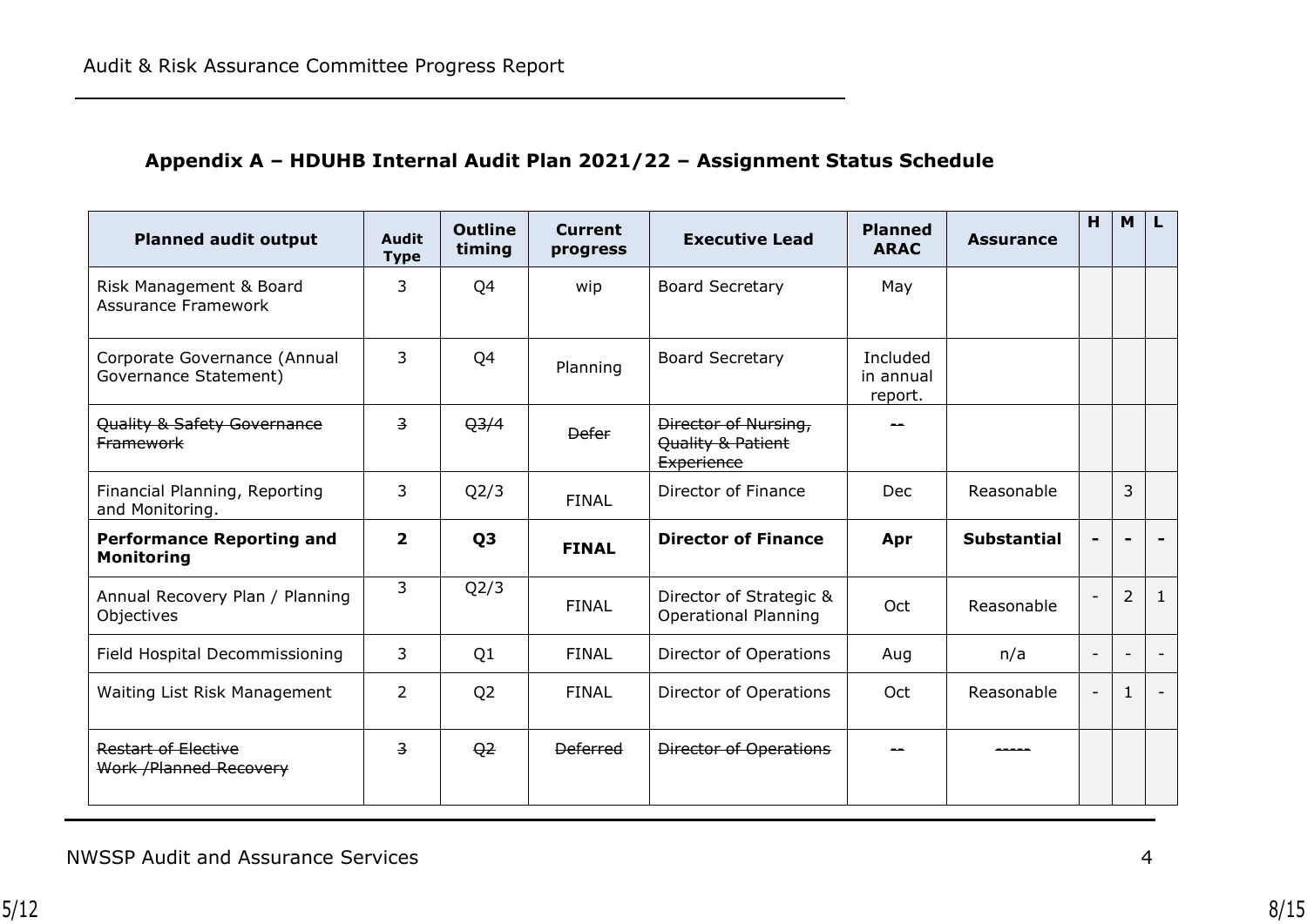| <b>Planned audit output</b>                                                         | <b>Audit</b><br><b>Type</b> | <b>Outline</b><br>timing | <b>Current</b><br>progress | <b>Executive Lead</b>                                   | <b>Planned</b><br><b>ARAC</b> | <b>Assurance</b>   | H              | <b>M</b>       | L              |
|-------------------------------------------------------------------------------------|-----------------------------|--------------------------|----------------------------|---------------------------------------------------------|-------------------------------|--------------------|----------------|----------------|----------------|
| Use of Consultancy                                                                  | 1                           | Q1/2                     | <b>FINAL</b>               | Director of Finance                                     | Aug                           | Limited            | $\mathbf{1}$   | 3              | $\blacksquare$ |
| Single Tender Actions                                                               | $\mathbf{1}$                | Q1/2                     | <b>FINAL</b>               | Director of Finance                                     | Aug                           | Reasonable         | $\mathbf{1}$   | $\overline{2}$ |                |
| Commissioning                                                                       | $\mathbf{1}$                | Q <sub>3</sub>           | defer                      | Director of Finance                                     |                               |                    |                |                |                |
| Welsh Language Standards                                                            | $\mathbf{1}$                | Q1                       | <b>FINAL</b>               | <b>Chief Executive</b>                                  | Aug                           | Limited            | $\overline{3}$ | $\overline{2}$ | $\mathbf{1}$   |
| Clinical Audit                                                                      | $\pm$                       | Q <sub>3</sub>           | <b>Deferred</b><br>22/23   | Director of Nursing,<br>Quality & Patient<br>Experience |                               |                    |                |                |                |
| <b>Infection Prevention &amp; Control</b>                                           | $\overline{2}$              | Q <sub>3</sub>           | wip                        | Director of Nursing,<br>Quality & Patient<br>Experience | May                           |                    |                |                |                |
| <b>Falls</b>                                                                        | $\overline{2}$              | Q <sub>3/4</sub>         | defer                      | Director of Nursing,<br>Quality & Patient<br>Experience |                               |                    |                |                |                |
| <b>Mental Health Patient</b><br>Administration System                               | $\mathbf{1}$                | Q <sub>2</sub>           | <b>FINAL</b>               | Director of Finance                                     | Oct/dec                       | Limited            |                | 5              |                |
| IT Infrastructure                                                                   | $\mathbf{1}$                | Q <sub>3</sub> /4        | defer                      | <b>Director of Finance</b>                              |                               |                    |                |                |                |
| The Security of Network &<br><b>Information Systems (NIS)</b><br><b>Regulations</b> | 1                           | Q <sub>4</sub>           | <b>FINAL</b>               | <b>Director of Finance</b>                              | <b>April</b>                  | <b>Substantial</b> |                |                |                |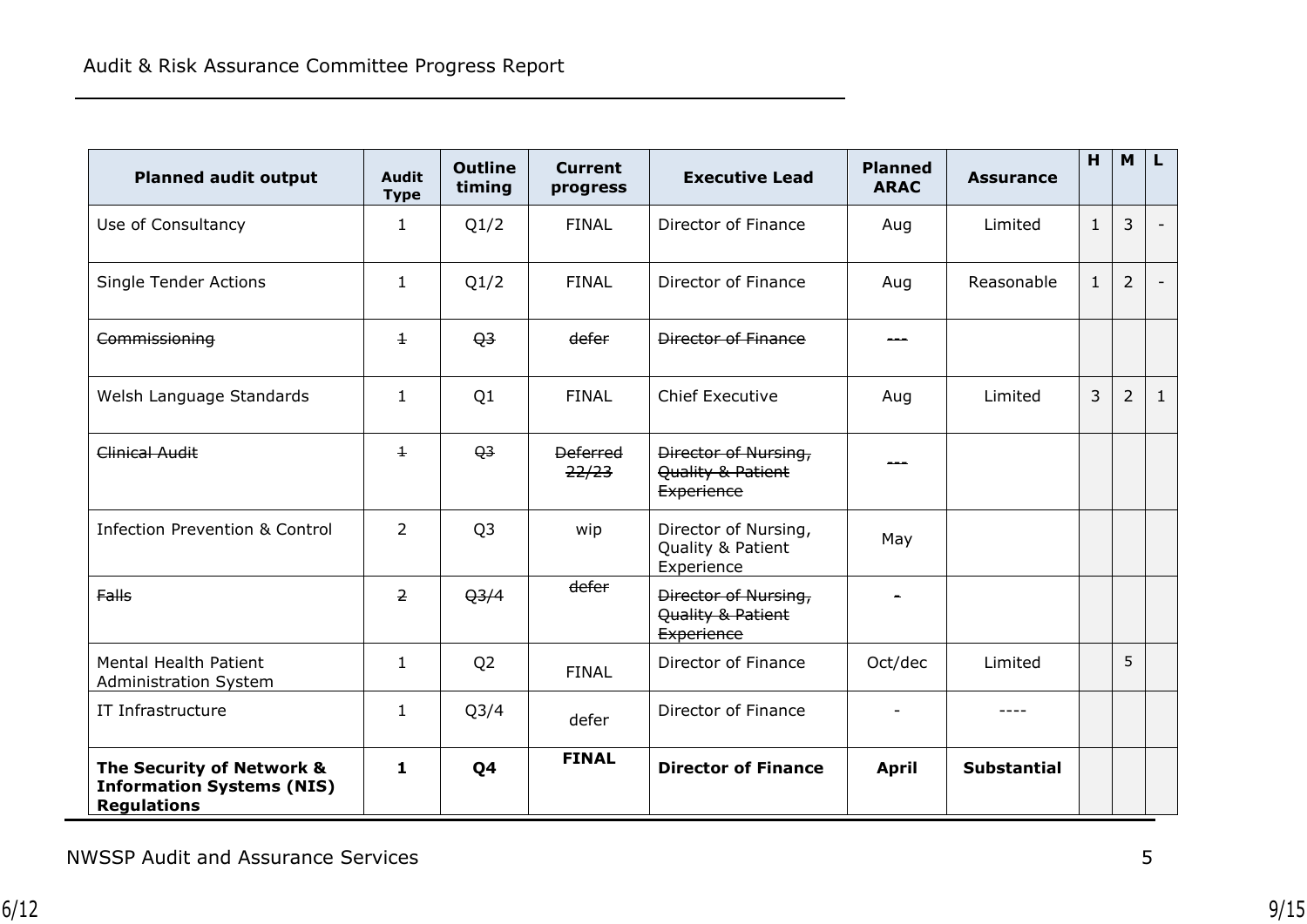| <b>Planned audit output</b>                                     | <b>Audit</b><br><b>Type</b> | <b>Outline</b><br>timing | <b>Current</b><br>progress | <b>Executive Lead</b>                                          | <b>Planned</b><br><b>ARAC</b> | <b>Assurance</b>  | H            | M              |  |
|-----------------------------------------------------------------|-----------------------------|--------------------------|----------------------------|----------------------------------------------------------------|-------------------------------|-------------------|--------------|----------------|--|
| IT Back Up Arrangements                                         | $\mathbf{1}$                | Q2/3                     | <b>FINAL</b>               | Director of Finance                                            | <b>Dec</b>                    | Substantial       |              |                |  |
| Mental Health and Learning<br>Disabilities (MHLD) Directorate   | $\overline{2}$              | Q <sub>2</sub>           | <b>FINAL</b>               | Director of Operations                                         | Oct                           | Reasonable        | $\mathbf{1}$ | $\overline{2}$ |  |
| Directorate Review Women and<br>Children's Services Directorate | $\overline{2}$              | Q1/2                     | <b>FINAL</b>               | Director of Operations                                         | Oct                           | Reasonable        |              | 5              |  |
| Public Health                                                   | $\overline{2}$              | Q <sub>3/4</sub>         | <b>Deferred</b><br>22/23   | <b>Director of Public</b><br>Health                            |                               |                   |              |                |  |
| Directorate Review Therapies                                    | $\overline{2}$              | Q <sub>2</sub>           | <b>FINAL</b>               | Director of Therapies                                          | Oct/dec                       | Reasonable        | $\mathbf{1}$ | $\overline{2}$ |  |
| <b>Primary Care Clusters</b>                                    | $\overline{2}$              | Q <sub>3/4</sub>         | <b>Final</b>               | Director of Primary,<br>community and<br><b>Long-Term care</b> | <b>April</b>                  | <b>Reasonable</b> | 1            | 1              |  |
| Continuing Health Care                                          | $\mathbf{1}$                | Q <sub>3/4</sub>         | <b>Defer</b>               | Director of Primary<br>Care, Community and<br>Long-Term care   |                               |                   |              |                |  |
| Partnership Governance follow<br>up                             | $\overline{2}$              | Q <sub>3/4</sub>         | wip                        | Director of Primary<br>Care, Community &<br>Long-Term care     | May                           |                   |              |                |  |
| Records Management                                              | $\overline{2}$              | Q2/3                     | <b>FINAL</b>               | Director of Operations                                         | Feb                           |                   |              |                |  |
| Consultants Job Planning                                        | $\pm$                       | Q <sub>3/4</sub>         | <b>Deferred</b>            | <b>Medical Director</b>                                        |                               |                   |              |                |  |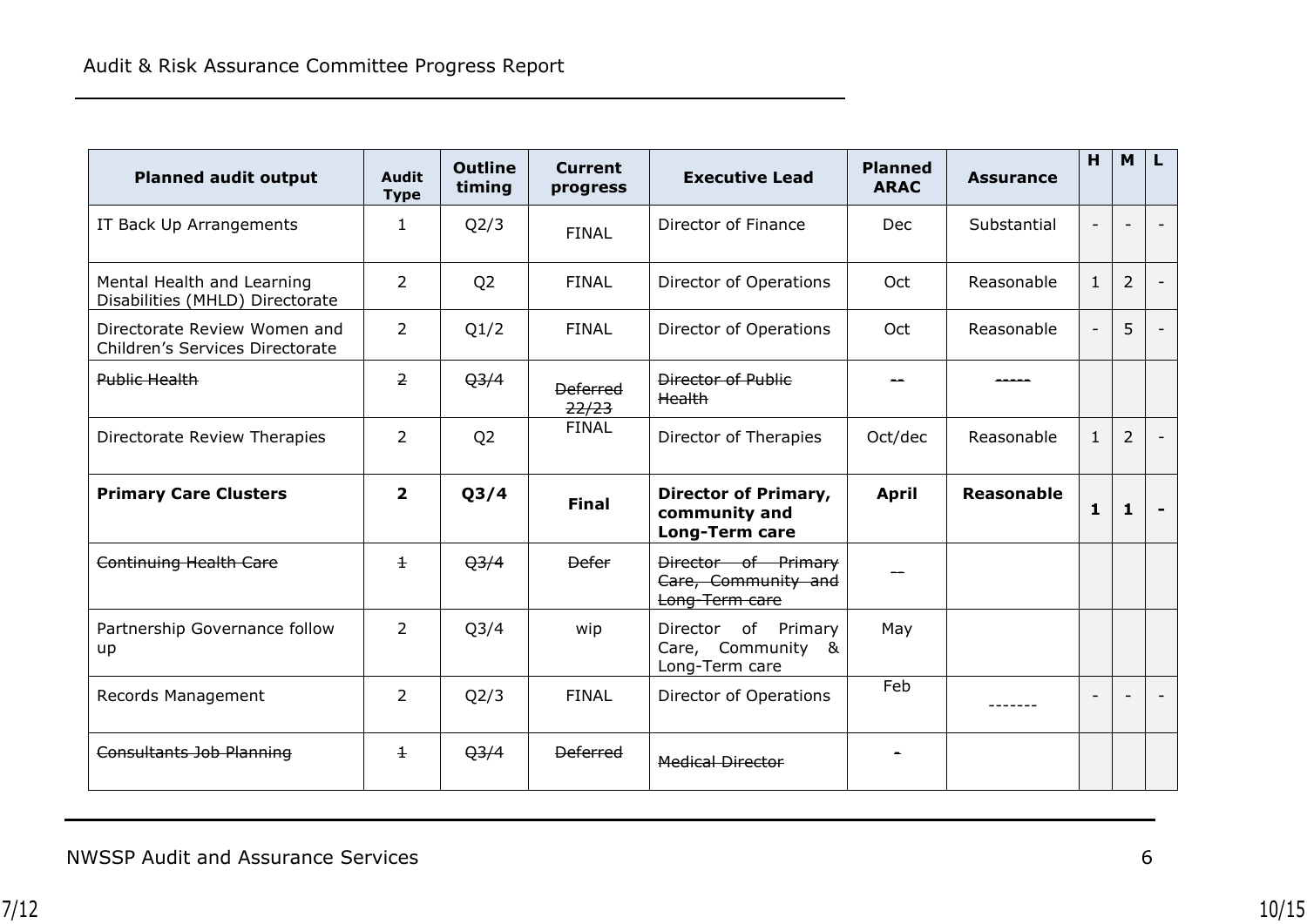| <b>Planned audit output</b>                                     | <b>Audit</b><br><b>Type</b> | <b>Outline</b><br>timing | <b>Current</b><br>progress | <b>Executive Lead</b>                                                                      | <b>Planned</b><br><b>ARAC</b> | <b>Assurance</b>   | H              | M                       | L                        |
|-----------------------------------------------------------------|-----------------------------|--------------------------|----------------------------|--------------------------------------------------------------------------------------------|-------------------------------|--------------------|----------------|-------------------------|--------------------------|
| <b>Medical Staff Recruitment</b>                                | $\overline{2}$              | Q1/2                     | <b>FINAL</b>               | Director of Operations                                                                     | Oct                           | Reasonable         | $\mathbf{1}$   | $\mathbf{1}$            | $\mathbf{1}$             |
| HTA compliance                                                  | $\mathbf{1}$                | Q1/2                     | <b>FINAL</b>               | <b>Medical Director</b>                                                                    | Aug                           | Reasonable         | $\mathbf{1}$   | $\overline{2}$          | $\mathbf{1}$             |
| <b>Workforce Planning</b>                                       | $\overline{\mathbf{2}}$     | Q <sub>3</sub>           | <b>FINAL</b>               | &<br><b>Workforce</b><br>OD<br><b>Director</b>                                             | <b>April</b>                  | <b>Substantial</b> |                | 1                       | $\overline{\phantom{a}}$ |
| <b>Organisational Values &amp; Staff</b><br>Wellbeing           | $\mathbf{1}$                | Q2/3                     | Draft/final                | &<br><b>Workforce</b><br>OD<br><b>Director</b>                                             | <b>April</b>                  | <b>Substantial</b> |                | 1                       | $\blacksquare$           |
| Directorate Governance PPH                                      | $\overline{2}$              | Q <sub>2</sub>           | <b>FINAL</b>               | Director of Operations                                                                     | Oct                           | Reasonable         |                | 3                       | $\overline{2}$           |
| of<br>Care/<br>Delayed<br>transfers<br><b>Discharge Process</b> | 3                           | Q1/2                     | <b>FINAL</b>               | Director of Operations/<br>Director<br>Primary,<br>Community and Long-<br><b>Term Care</b> | Oct                           | n/a                |                |                         |                          |
| Waste Management                                                | $\overline{2}$              | Q <sub>3</sub> /4        | Final                      | Director of Operations                                                                     | Feb                           | Reasonable         |                | 2                       | $\mathbf{1}$             |
| <b>Decarbonisation</b>                                          | $\overline{2}$              | Q <sub>4</sub>           | Defer 22/23                | <b>Director of Operations</b>                                                              | April                         |                    |                |                         |                          |
| Women & Children Phase II                                       | 3                           | Q4                       | Initial draft              | <b>Director of Operations</b>                                                              | May                           |                    |                |                         |                          |
| <b>Non Clinical Temporary</b><br><b>Staffing</b>                | $\overline{2}$              | Q <sub>3/4</sub>         | <b>FINAL</b>               | <b>Director</b><br>fo<br><b>Workforce</b>                                                  | <b>April</b>                  | <b>Limited</b>     | 2 <sup>1</sup> | $\overline{2}$          | $\overline{\phantom{a}}$ |
| <b>TriTech</b>                                                  | 3                           | Q <sub>3/4</sub>         | <b>FINAL</b>               | <b>Medical Director</b>                                                                    | <b>April</b>                  | <b>Limited</b>     | 2 <sup>1</sup> | $\overline{\mathbf{4}}$ | $\overline{\phantom{a}}$ |
| MHLD WPAS follow up                                             | $\mathbf{1}$                | Q4                       | <b>FINAL</b>               | Director of Finance                                                                        | Feb                           | Reasonable         |                | $\overline{2}$          |                          |
| Use of Consultancy follow up                                    | $\mathbf{1}$                | Q4                       | <b>FINAL</b>               | Director of Finance                                                                        | Feb                           | Reasonable         |                | $\overline{2}$          |                          |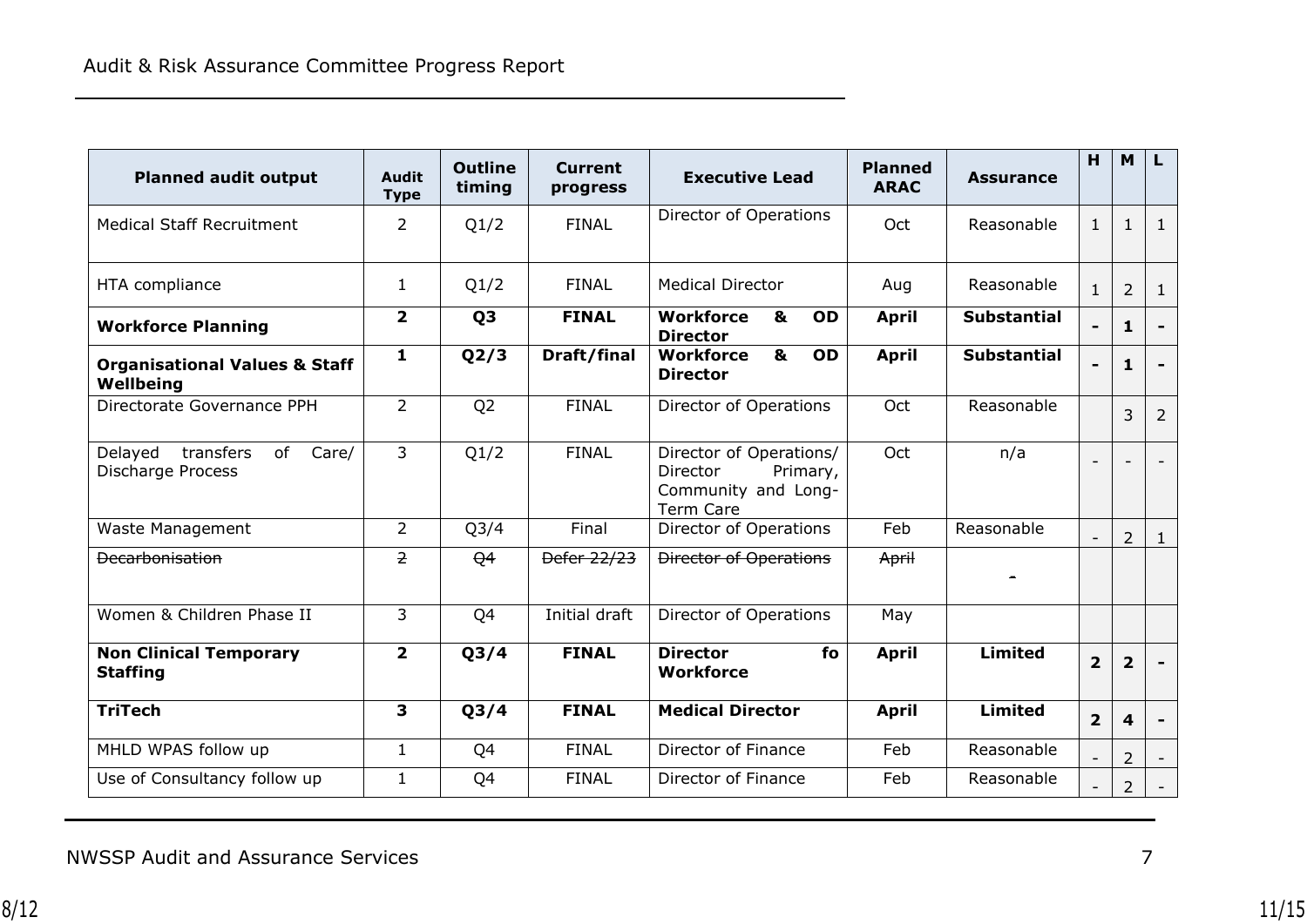| <b>Planned audit output</b>                          | <b>Audit</b><br><b>Type</b> | Outline<br>timing | <b>Current</b><br>progress | <b>Executive Lead</b>                                               | <b>Planned</b><br><b>ARAC</b> | <b>Assurance</b> | H | M |  |
|------------------------------------------------------|-----------------------------|-------------------|----------------------------|---------------------------------------------------------------------|-------------------------------|------------------|---|---|--|
| <b>Bank Staff Payment Process</b><br>(Briefing note) |                             | Q4                | <b>FINAL</b>               | Director of Workforce                                               | Feb                           |                  |   |   |  |
| Nurse Staffing Act                                   |                             | Q4                | Wip                        | Nursing,<br>Director<br>0f<br>&<br>Quality<br>Patient<br>Experience | April                         |                  |   |   |  |
| Prevention of Self Harm (Points<br>of Ligature)      | 2                           | Q4                | Initial draft              | Director<br>Nursing,<br>0f<br>Quality<br>&<br>Patient<br>Experience | May                           |                  |   |   |  |
| <b>Backline Financial</b><br>Reconciliations         |                             | Q4                | wip                        | Director of Finance                                                 | May                           |                  |   |   |  |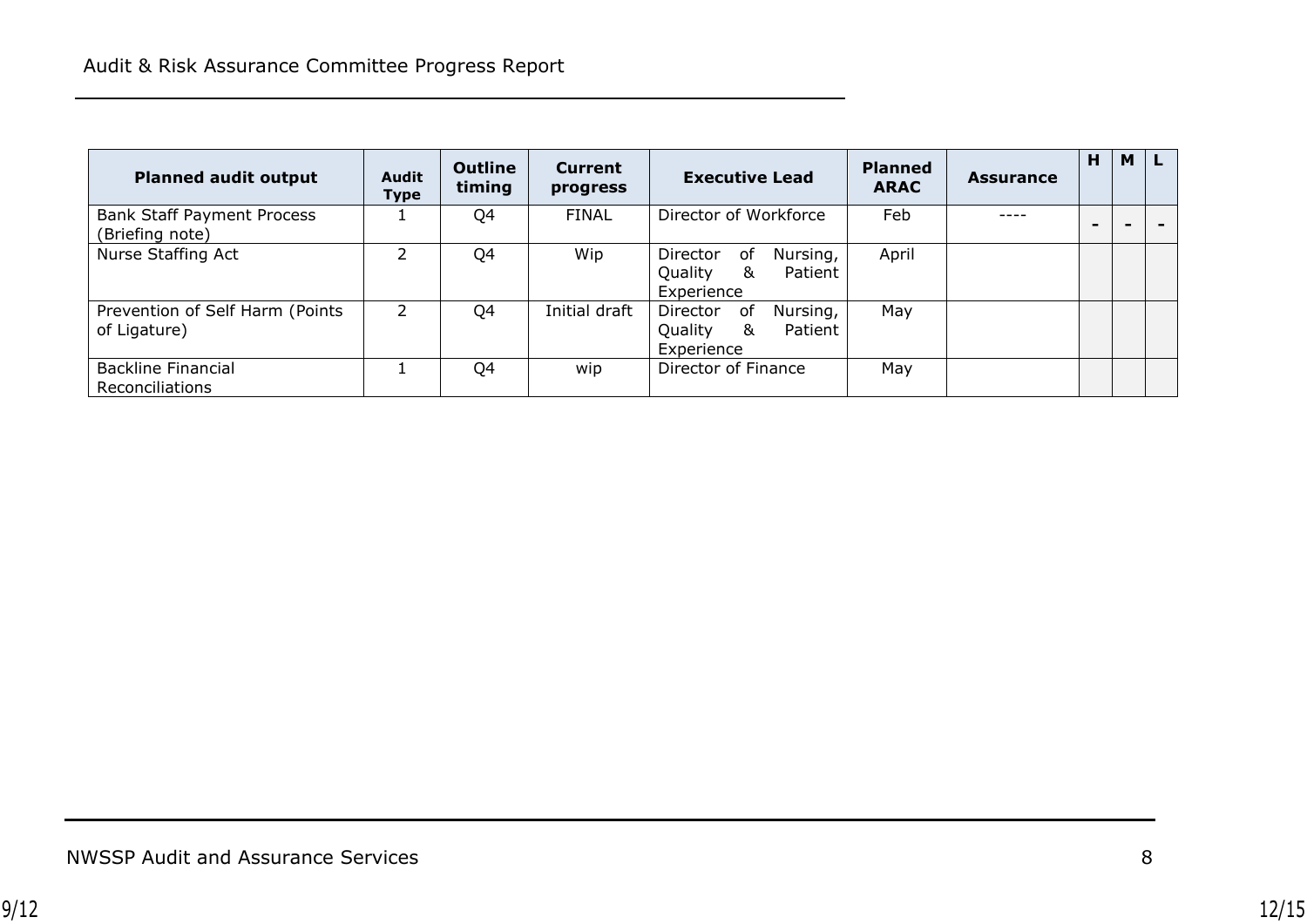Description of Audit Categories.

A brief explanation of each audit type is show below and the definition will be included in each progress report. The planned category type is shown against each audit in the status schedule above.

#### Audit type 1

Typically, a standard audit, in terms of planned time requirements, coverage and complexity. Some routine coverage and testing included. Much of the testing is likely to be quantitative in nature. The time requirement used for planning purposes is twenty days.

#### Audit Type 2

Typically planned time requirements, coverage, and complexity are greater than type1. May include broader coverage of audit areas and increased requirements for the volume and complexity of testing or documentation review and a larger number of meetings. Testing is likely to be both quantitative and qualitative in nature requiring judgements. Potential increase in the level of risk of audit area. The time requirement used for planning purposes is twenty-five days.

#### Audit type 3

Similar to type 2 with coverage of an audit area with even more volume, complexity, and a greater level of risk. The time requirement used for planning purposes is thirty days.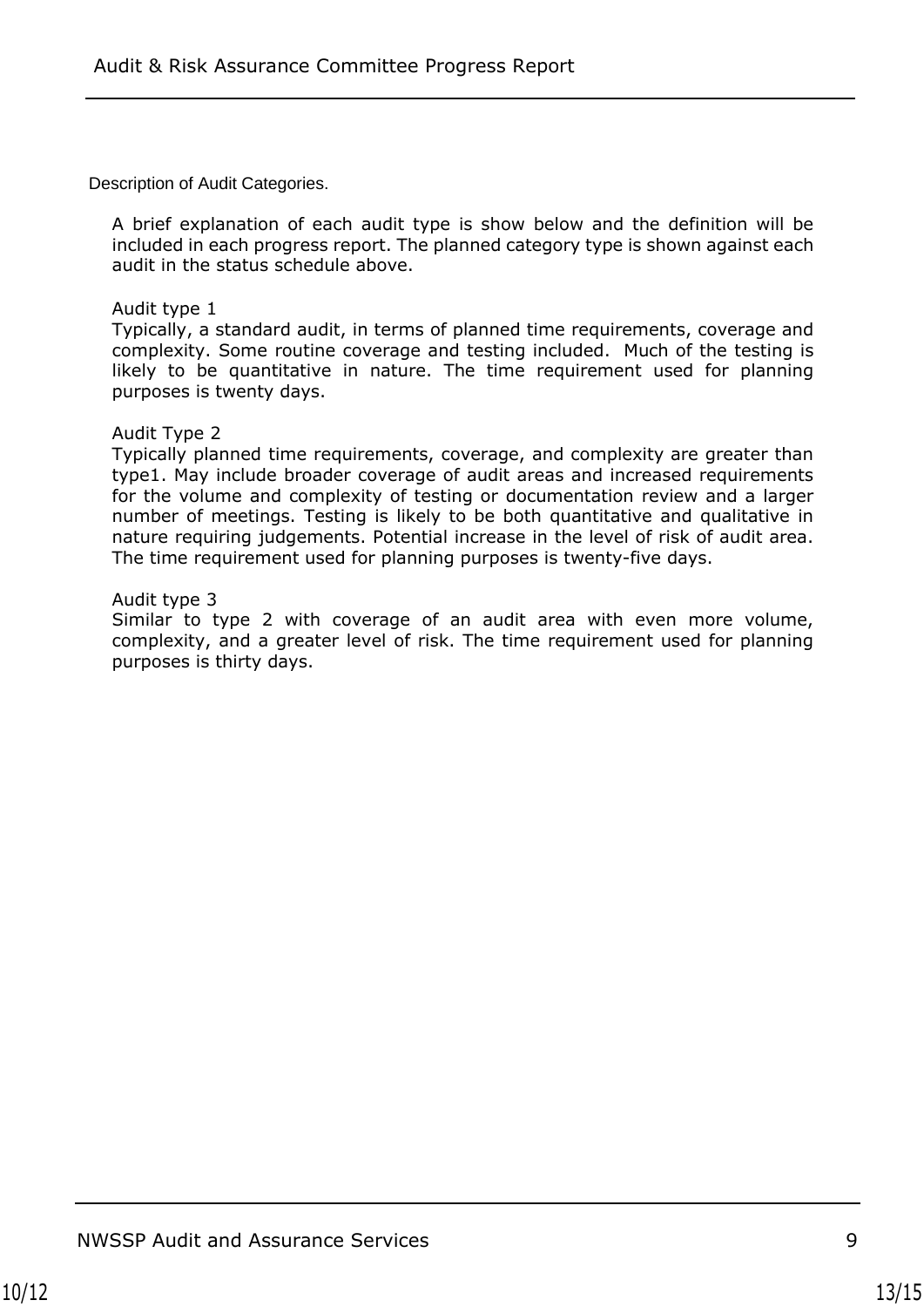## **Appendix B Key Performance Indicators (end of March 22)**

| <b>Indicator Reported to Audit Committee</b>                                                       | <b>Status</b> | <b>Actual</b> | <b>Target</b> | <b>Red</b>    | Amber                                                        | Green      |
|----------------------------------------------------------------------------------------------------|---------------|---------------|---------------|---------------|--------------------------------------------------------------|------------|
| Operational Audit Plan agreed for 2020/21                                                          | G             | April 2021    | By 30<br>June | Not<br>agreed | Draft plan                                                   | Final plan |
| Total assignments reported (to at least draft<br>report stage) against plan to date for 2021/22    | G             | 82%           | 88%           | v > 20%       | $10\% < v < 20\%$                                            | $v < 10\%$ |
| Report turnaround: time from fieldwork<br>completion to draft reporting [10 working days]          | G             | 95%           | 80%           | v > 20%       | 10% <v<20%< td=""><td><math>v &lt; 10\%</math></td></v<20%<> | $v < 10\%$ |
| Report turnaround: time taken for management<br>response to draft report [15 working days]         | G             | 100%          | 80%           | v > 20%       | 10% <v<20%< td=""><td><math>v &lt; 10\%</math></td></v<20%<> | $v < 10\%$ |
| Report turnaround: time from management<br>response to issue of final report [10 working]<br>days] | G             | 100%          | 80%           | v > 20%       | $10\% < v < 20\%$                                            | $v < 10\%$ |